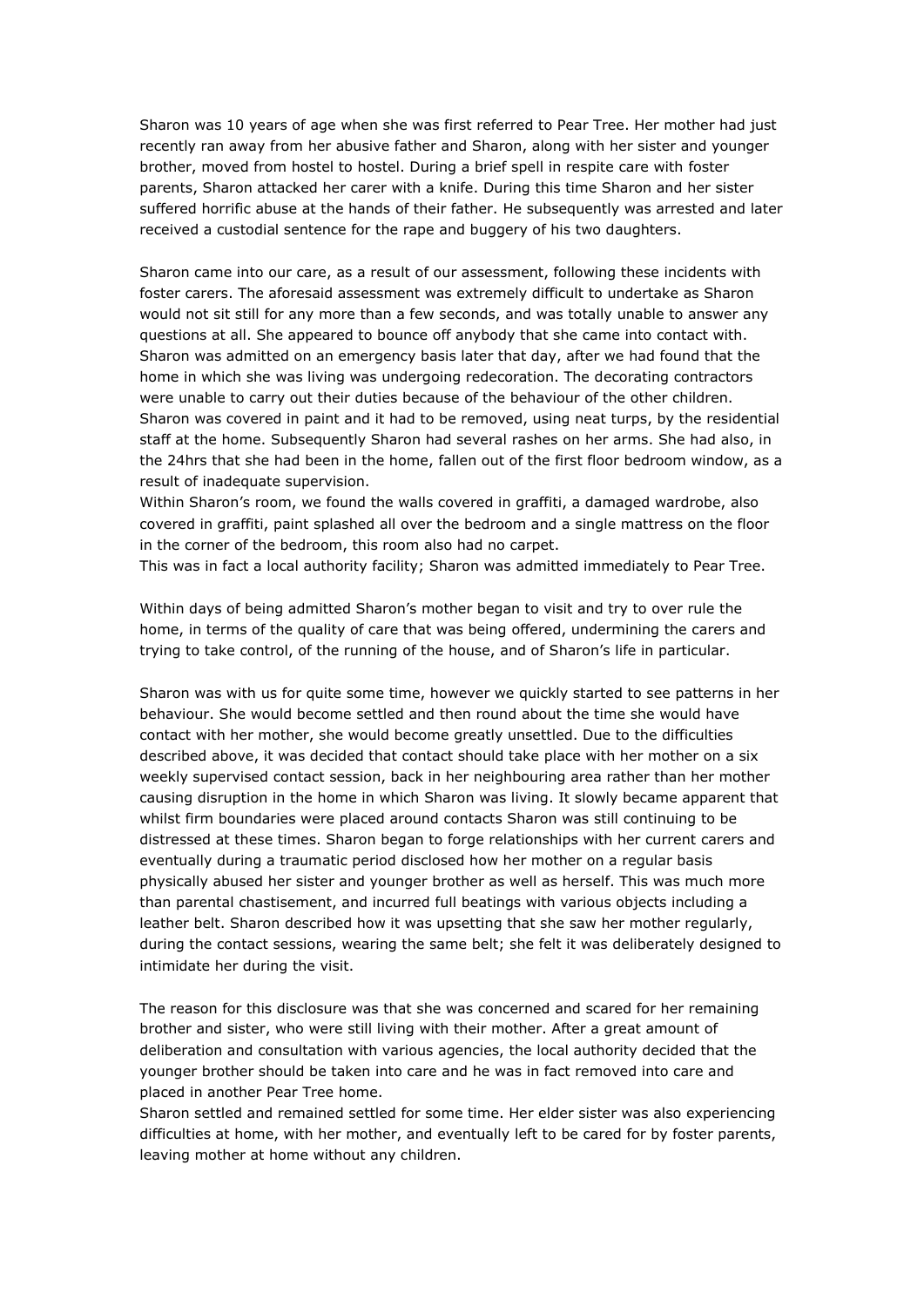When Sharon was about twelve and a half years of age she discovered that her mother had become pregnant and again we began to see difficulties. Sharon became angry with her current carers and constantly sought physical conflict with the other children that she was living with.

Sharon carried on seeing her mother on a six weekly basis and one day asked why it was she was only allowed to see her six weekly, but her younger brother was allowed to see her fortnightly. When it was explained to Sharon that it was because she continued to display unhappiness around meeting times, she became frustrated and eventually we were able to determine that it was not that she wanted to see her mother, but she was concerned that her brother was seeing their mother too often and that he should have the same protection that she had.

Eventually, with great emotion, Sharon one day described how she had become so frustrated and upset because her mother was pregnant and, having had three children removed from her into care, she was quite convinced that the 4th would eventually be removed also, although commenting that it was quite safe as long as he was still a baby. Sharon then went on to describe how her mother had been the main perpetrator of the sexual abuse within the home that her father had in fact been the scapegoat. Although serving a prison sentence, he was the main carer for the household. Although suffering sexual abuse from her father, Sharon thought he was the most kind and caring, whilst her mother was the most dangerous and hurtful. She described how she had been told to report on her father due to the fact that her mother had decided to use him as a scapegoat. Despite displaying mitigating circumstances regarding her father, she described how both her mother and her father were involved in horrific acts against her and other children, how they witnessed the family dog being shot in front of them and being told if they ever spoke about the abuse the same thing would happen to them. She described being tied to beds and abused and also being made to abuse other children who were also tied up, describing how her mother would take her hand and force her to penetrate other children, thereby making her 'one of them'. Clearly this was a most traumatic time for Sharon and plenty of reassurance was given. Contact was stopped altogether with all of the children on a temporary basis. However it was ultimately decided after police video interviews and numerous conferences that no further action was to be taken against her mother.

Sharon continued to display great fear and anxiety around her mother and requested that she be moved to a house where her mother would not know her whereabouts and she was fortunate enough for this to be able to happen. However despite great efforts made by all, her mother was eventually able to find the whereabouts of this home and made Sharon aware of this.

The anxiety over this was too great for Sharon and eventually she ran away from Pear Tree to the hands of her mother, claiming everything she had ever said had been a lie. Although Sharon was subject to a care order and still only thirteen years old the authorities decided that they were not in a position to impose a return to Pear Tree and left her in foster care within the same community as her mother, where she could continue to have regular access to her mother.

At the age of 14 Sharon became pregnant and the baby was later adopted.

The elements that made Sharon's time at Pear Tree positive were that we were able to carve some memories for her. She had a number of really good holidays and she enjoyed